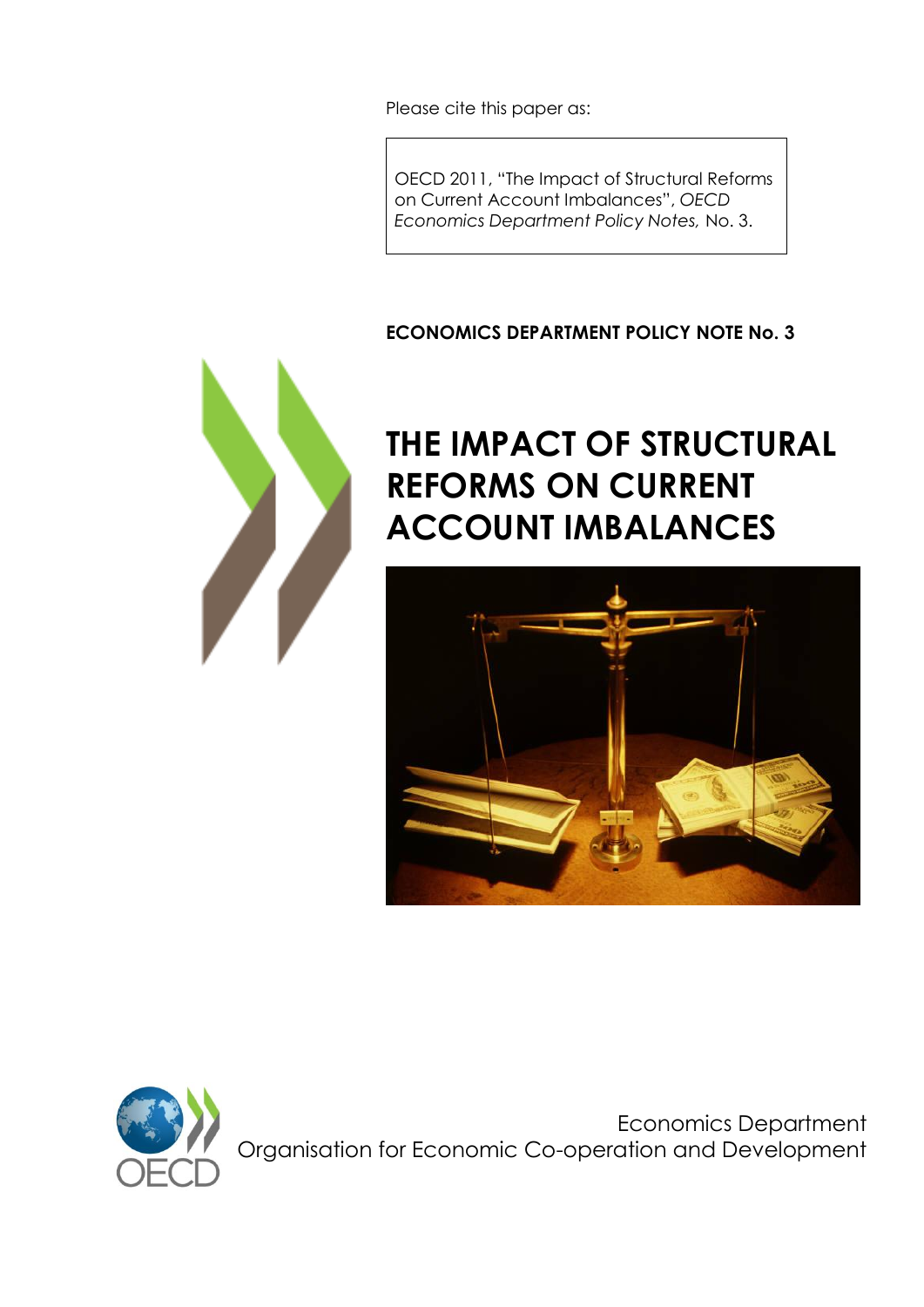# **THE IMPACT OF STRUCTURAL REFORMS ON CURRENT ACCOUNT IMBALANCES**

*Global current account imbalances widened markedly in the years preceding the global economic crisis. Although the crisis brought some reversal to this trend, imbalances remain large in many countries. New empirical*  analysis by the OECD has examined the potential contribution of structural reforms to reducing current account *imbalances.* 

*The analysis shows that structural reforms aimed at boosting economic growth can have more or less persistent side effects on current accounts. These arise because structural policies influence saving and investment of households, firms and governments. In turn, the economy-wide gap between saving and investment equals the current account balance. Specifically, the following policy lessons emerge from the analysis:*

- *More developed social welfare systems would reduce the need for precautionary saving among households, which would moderate current account surpluses in external surplus countries.*
- *Pension reforms that increase the retirement age and thus the length of the working life would also reduce household saving and thereby reduce current account surpluses. Pension reforms that lead to cuts in replacement rates would have the opposite effect.*
- *Financial market reforms that raise the sophistication or depth of financial markets may relax borrowing constraints in emerging economies, thus contributing to a fall in the saving rate. The associated weakening of the current account position might be reinforced if the reforms also boost investment.*
- *Reforming competition-unfriendly product market regulation could encourage capital spending and thereby contribute to reduce imbalances in surplus countries.*
- *Some policy settings introduce distortions that encourage consumption, such as tax deductibility of interest payments on mortgages in the absence of taxation of imputed rent. Reform in this area might help increase household saving and thereby improve a country's current account position.*

*Overall, for the policies investigated, surplus countries appear to have more scope for structural reforms*  that would both enhance economic growth and reduce external imbalances. A scenario analysis indicates that if Japan, Germany and China were to liberalise their product markets and China also increased public health *spending and continued to liberalise its financial markets, global imbalances could decline by around one-fifth relative to a baseline scenario. Moreover, since external deficit countries tend to have larger fiscal consolidation needs than surplus countries, fiscal tightening should also contribute to reduce external imbalances over the coming decade.*

## **Some narrowing during the economic crisis notwithstanding, external imbalances remain wide**

1. Global current account imbalances widened markedly in the years prior to the crisis (Figure 1). The United States was the main contributor on the deficit side and several of the fastgrowing Asian and oil-producing countries as well as Japan and Germany were the main contributors on the surplus side. While the euro area"s current account balance with the rest of the world was relatively small, several individual member countries recorded sizeable and growing deficits or surpluses. The economic crisis was accompanied by a substantial narrowing of external imbalances as well as by a change in their composition.

2. Since a country"s current account balance equals the difference between domestic saving and investment, these developments were mirrored in changes in saving and investment patterns. In the OECD, tighter credit conditions, rising labour market uncertainty and efforts to make up for sudden wealth losses caused household saving rates to rise from their pre-crisis levels. However, this was generally more than offset by lower government saving, so that national saving rates fell. Since the fall in the national saving rate was, on average, smaller in external deficit countries, it contributed to a decline in external imbalances. At the same time, total investment rates fell substantially in many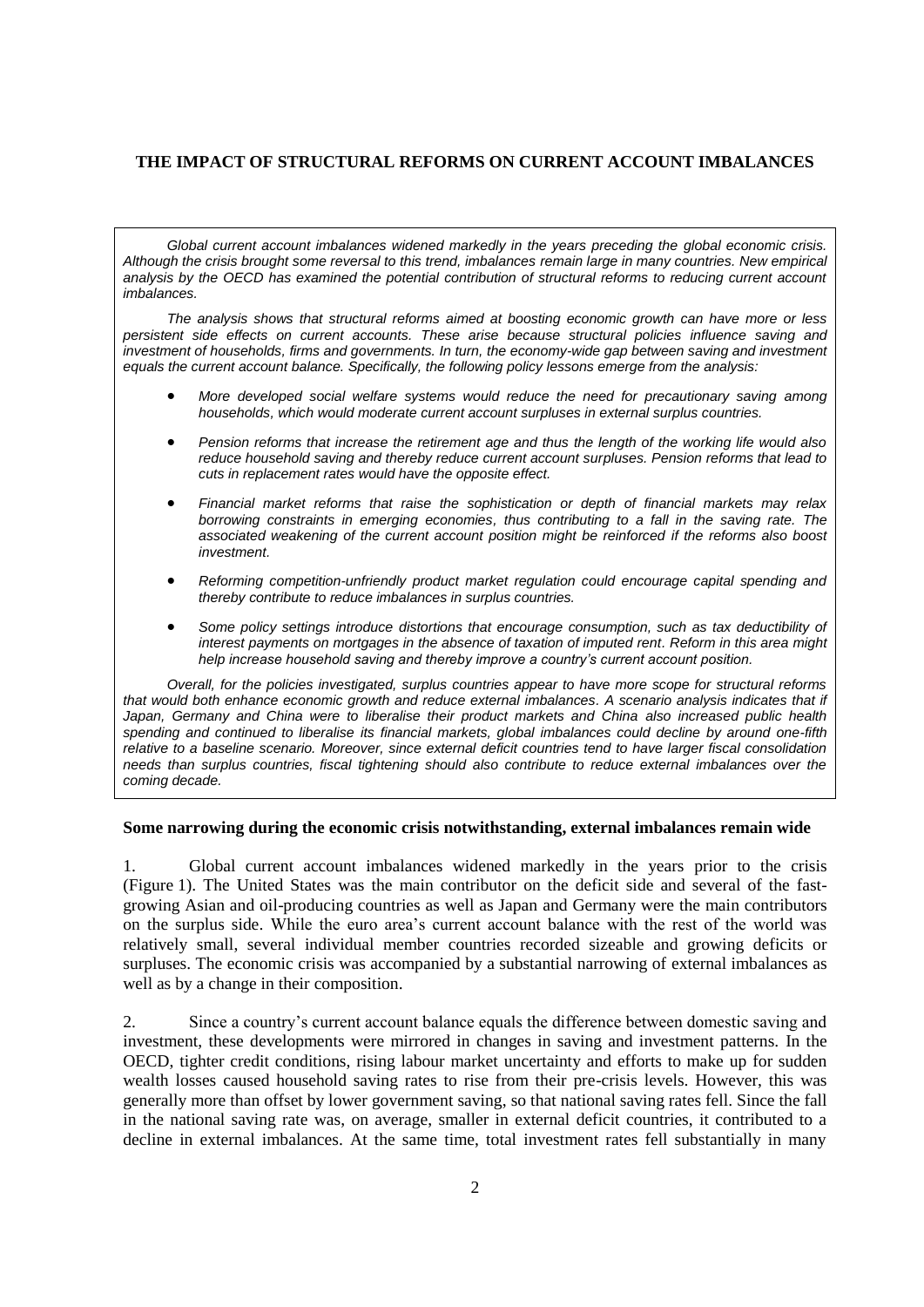countries, driven by falling business investment and, in those countries that had experienced house price and construction booms, falling residential investment. Since the fall in investment was generally larger in countries with current account deficits, these developments also contributed to a decline in global imbalances.

3. Going forward, by narrowing the gaps between public (and thereby national) saving and investment, fiscal tightening will contribute to a further reduction of external imbalances as the need for consolidating public finances is generally higher in external deficit countries. A baseline scenario shows that global imbalances would decline by about one-fifth if public debt-to-GDP ratios were stabilized by 2025 in all OECD countries. This is because external deficit countries are on average in greater need of fiscal consolidation than external surplus countries. Even so, global imbalances are expected to remain wide.





1990 1991 1992 1993 1994 1995 1996 1997 1998 1999 2000 2001 2002 2003 2004 2005 2006 2007 2008



B. Current account balances within the euro area, as % of euro area GDP

1990 1991 1992 1993 1994 1995 1996 1997 1998 1999 2000 2001 2002 2003 2004 2005 2006 2007 2008

*Source*: World Bank (2010), World Development Indicators Database.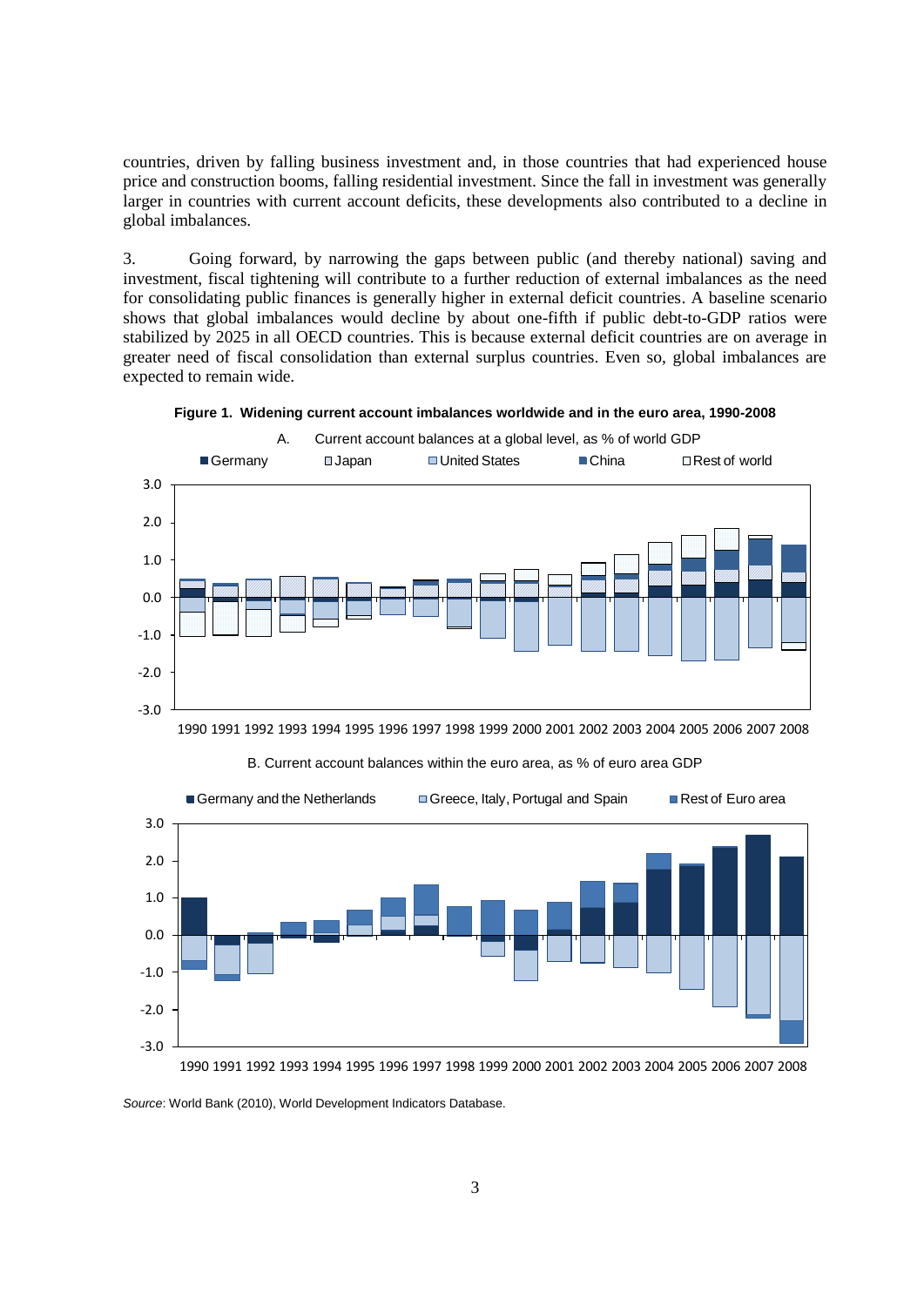4. One issue that has gained prominence in the international policy debate, not least in the G20 context, is whether structural reforms could help reduce such global imbalances. Structural policy reforms are typically implemented to promote economic growth, but they may indeed have sideeffects on current account positions and thus contribute to a narrowing of external deficits or surpluses. These side-effects arise because structural reforms may influence the saving and investment decisions of households and firms as well as public saving and investment. In turn, changes in saving and investment patterns affect net external capital flows, real exchange rates and, ultimately, current accounts. For instance, a reform that lowers saving in an external surplus country will reduce net capital outflows, strengthen the real exchange rate and thereby weaken the surplus, all else equal.

### **Social welfare systems reduce the need for household saving**

5. Households hold a certain amount of precautionary wealth as a cushion against unexpected adverse events such as unemployment, sickness or disability. Policy may influence the amount of precautionary wealth, and with it the level of precautionary saving, by affecting both the probability of adverse events and their expected severity:

- A rise in public spending on health may reduce both the likelihood of diseases (*via* higherquality preventive medicine) and the private cost of sickness (*via* better public insurance). OECD analysis shows that a higher GDP share of public health spending is associated with lower saving rates (Table 1). The effect is stronger at low initial levels of health spending. For example, a rise in public health spending in China by one percentage point of GDP (implemented in a way that does not affect the government"s budget position) could reduce total saving by as much as 2½ percentage points of GDP according to these estimates.
- Likewise, it might be expected that a higher level or a longer duration of unemployment benefits would reduce the need for precautionary saving to protect against unemployment. However, new OECD research could not find support for such a link, possibly because the effect is small.

|                                                                                                            | Total<br>saving rate | Total<br>investment rate | Current<br>account balance <sup>4</sup> |
|------------------------------------------------------------------------------------------------------------|----------------------|--------------------------|-----------------------------------------|
| Increase in public health spending by 1% of GDP                                                            | $-1.9$               |                          | $-1.9$                                  |
| Financial market liberalisation (similar to average change across OECD over past decade) <sup>2,3</sup>    | $-1.3$               | 0.6                      | $-1.9$                                  |
| Increase in the statutory retirement age by 1 year                                                         | $-0.5$               |                          | $-0.5$                                  |
| Product market liberalisation (similar to average<br>change across OECD over past decade) <sup>2</sup>     |                      | $-0.4$                   | 0.4                                     |
| Lowering of employment protection (similar to<br>average change across OECD over past decade) <sup>2</sup> |                      | -0.1                     | 0.1                                     |

### **Table 1. Overview of the estimated saving, investment and current account effects of structural reforms** Long-run impact,  $%$  of GDP<sup>1</sup>

*Note*: The effects refer to reforms that do not lead to changes in the government's budget balance. The effects are based on estimates for a sample of 30 OECD countries that do not take into account possible heterogeneity in the impact of reforms across countries.

*Source*: Based on Kerdrain, C., I. Koske and I. Wanner (2010), "The Impact of Structural Policies on Saving, Investment and Current Accounts", *OECD Economics Department Working Papers,* No. 815.

<sup>1.</sup> As the investment impact of product market reforms vanishes after a few years, the table shows the change in the investment rate in the year following the reform.

<sup>2.</sup> The assumed reform corresponds to the average change in the level of respectively financial and product market regulation and employment protection in OECD countries between 1998 and 2008 (or the latest available year).

<sup>3.</sup> Measured by the change in the GDP share of credit to the private sector.

<sup>4.</sup> Sum of the saving and investment rate effects.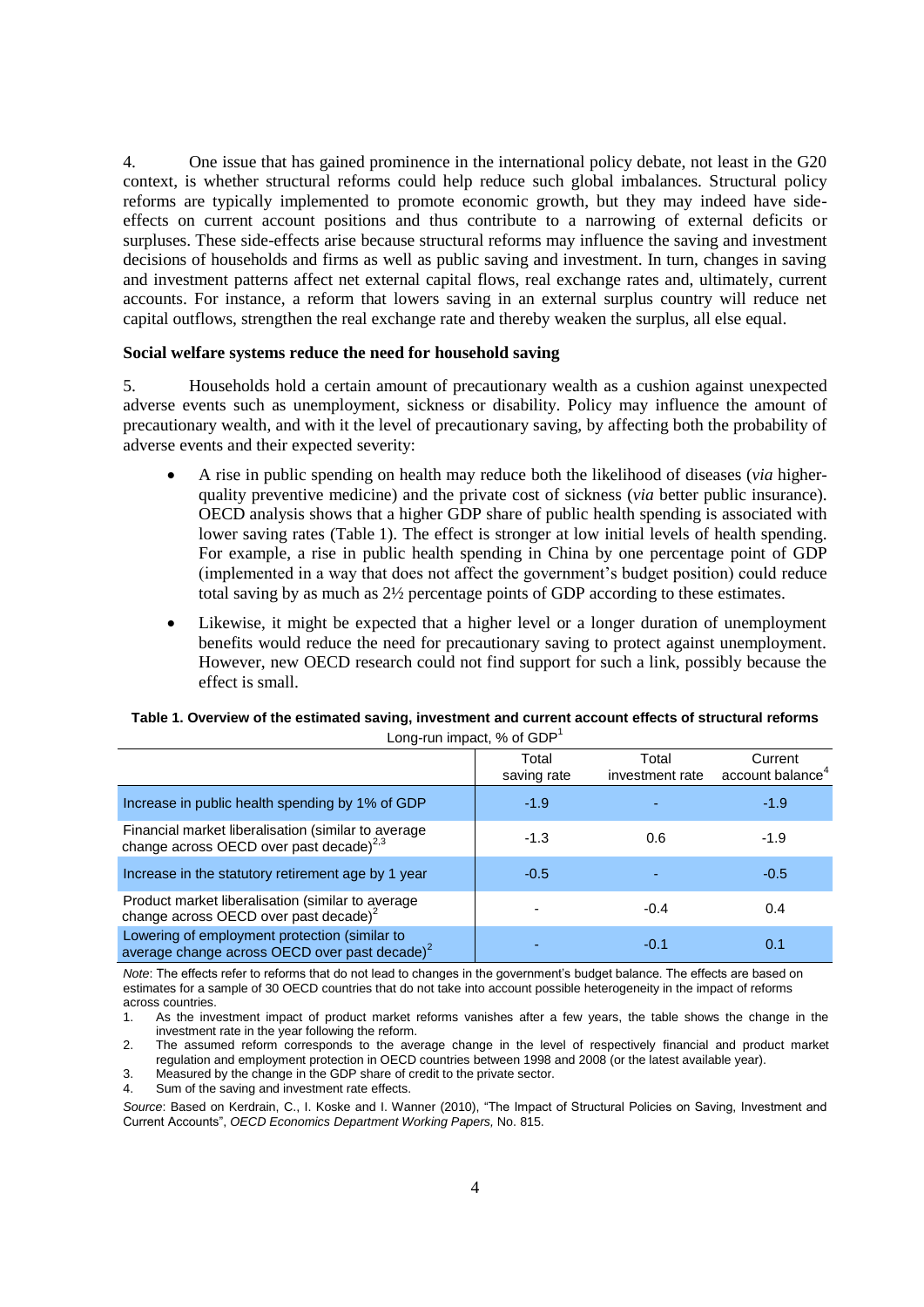6. Provision for retirement is another important saving motive. As a consequence, pension reforms generally affect individual households" saving rates by altering the size of pension income streams as well as their timing over the lifecycle:

- Reforms that unexpectedly reduce pension benefits can be expected to raise the saving rates of the working-age population as households attempt to accumulate more wealth to offset the effect of lower future pensions on consumption in retirement. Empirical analysis suggests indeed that a cut in benefits is associated with higher private saving rates in the aftermath of the reform, especially by workers aged between 35 and 45.
- Unexpected increases in the statutory retirement age should induce workers to save less as they have more years to accumulate pension wealth and fewer years to spend it. However, the effect on the total saving rate may be partially offset by a higher number of saving workers. Consistent with existing evidence, new OECD analysis shows that a rise in the statutory retirement age by one year lowers total and private saving by around ½ percentage point of GDP.

# **Labour market reforms affect both saving and investment**

7. Labour market reforms may influence saving and investment rates and thus current accounts by changing the wage level or the risk and duration of unemployment:

- A higher minimum wage or a higher bargaining power of unions should influence investment by raising the wage level and thus unit labour costs, but different effects run in opposite directions. This may be why OECD research cannot find much evidence that the investment rate is influenced by these factors. Similarly, there is no strong evidence that the saving behaviour of households is influenced by the level of the minimum wage or the bargaining power of unions.
- The strength of employment protection legislation (EPL) could influence the saving behaviour of households through the amount of precautionary wealth they wish to hold as a protection against the risk of unemployment. On the one hand, weaker EPL may raise precautionary saving by increasing the likelihood of dismissal. On the other hand, it may reduce saving by increasing job turnover and thereby reducing the expected length of unemployment spells. New OECD research suggests that weaker EPL pushes up aggregate saving rates, but only in countries with very low or no unemployment benefits. This finding is consistent with the view that unemployment benefits provide an alternative insurance device to wealth holdings.
- An increase in employment protection may influence investment by increasing hiring and firing costs. While higher costs may divert some investment activity to other countries with lower costs, it may also induce firms to substitute capital for labour. Consequently, the investment effect of an increase in employment protection is ambiguous a priori. New OECD analysis finds that less strict employment protection is associated with lower investment rates. The effect is small, however: a typical EPL reform reduces private and total investment only by around 0.1 percentage points of GDP.
- With a decrease in EPL raising saving (at least in countries with low or no unemployment benefits) and reducing investment, less stringent job protection should overall strengthen a country"s current account position.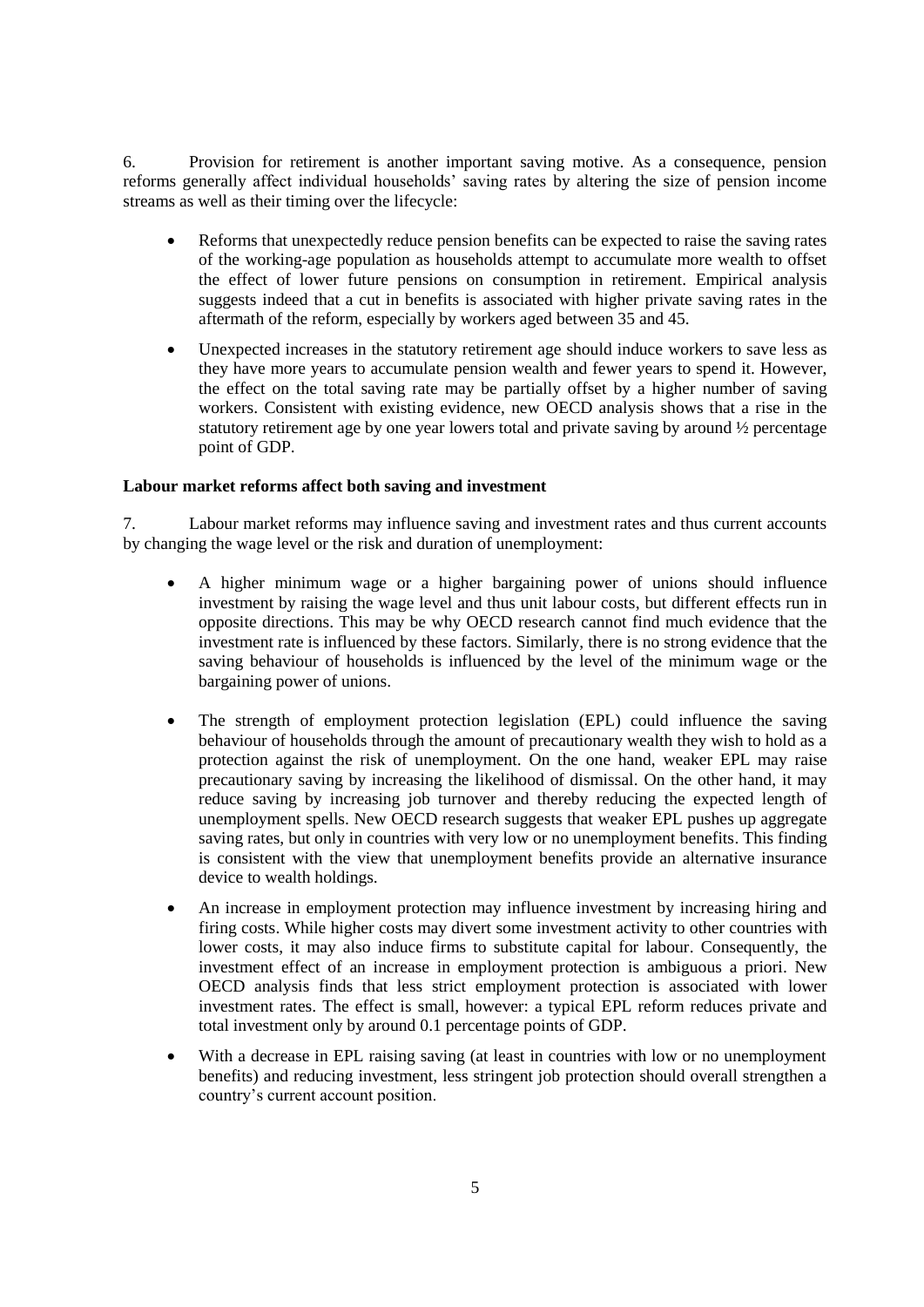# **Product market liberalisation boosts investment, at least temporarily**

8. Product market reforms can influence firms" investment decisions in several conflicting ways:

- Weaker entry barriers increase output and hence capital accumulation. Product market liberalisation may further boost investment (and saving) indirectly through higher productivity growth.
- Since more competition reduces mark-ups and profits, product market liberalisation may depress investment. This is especially likely if profits have served as an internal source of funding and firms cannot easily replace them by external sources of funding, for example because of borrowing constraints. Product market reforms may also depress investment if accompanied by the privatization of public enterprises that had been overinvesting.

9. In practice, product market liberalisation, especially a removal of entry barriers, is found to be associated with higher investment. The estimates suggest that a weakening of regulation similar in size to that achieved in the average OECD country over 1998-2008 might raise total investment -- and thus weaken the current account, all else equal -- by about 0.4 percentage points of GDP in the year following the reform. However, this effect is temporary and gradually vanishes over time.

# **Financial market reforms may reduce saving and raise investment**

10. Financial market reforms can influence the saving and investment behaviour of firms and households through a variety of different channels:

- Reforms that increase the depth or sophistication of financial markets may reduce saving by giving more households and firms access to credit. At the same time, such reforms could raise saving by widening saving opportunities, enabling individuals to better tailor saving instruments to their preferences, risk aversion and income profiles. Finally, financial market reforms may influence saving indirectly by altering the level of interest rates or the rate of productivity growth, both of which are saving drivers. In practice, OECD analysis indicates that financial market liberalisation significantly reduces saving rates, but only in low-income countries (those with GDP per capita levels below half of the US level; Figure 2). A possible explanation is that the negative impact on saving of the removal of borrowing constraints dominates at early stages of financial development, whereas the positive effect from broader supply of financial instruments becomes more important at later stages.
- Financial market liberalisation should stimulate investment by reducing credit constraints as well as by lowering the cost of acquiring and evaluating information on prospective projects and by reducing the risk of resource mismanagement through easier monitoring. However, financial repression is sometimes associated with households supplying cheap capital to enterprises, and in such cases liberalisation may raise capital costs and thus lower investment. In practice, empirical evidence, including new OECD research, shows that financial development raises the investment rate.
- Overall, considering both the potential investment and saving effects of financial reforms, financial liberalisation seems to weaken current account positions. This effect appears to be greater in the presence of a strong legal system that raises transparency and predictability, consistent with the view that a stronger legal system may boost net capital inflows which are equal to the gap between domestic national investment and saving.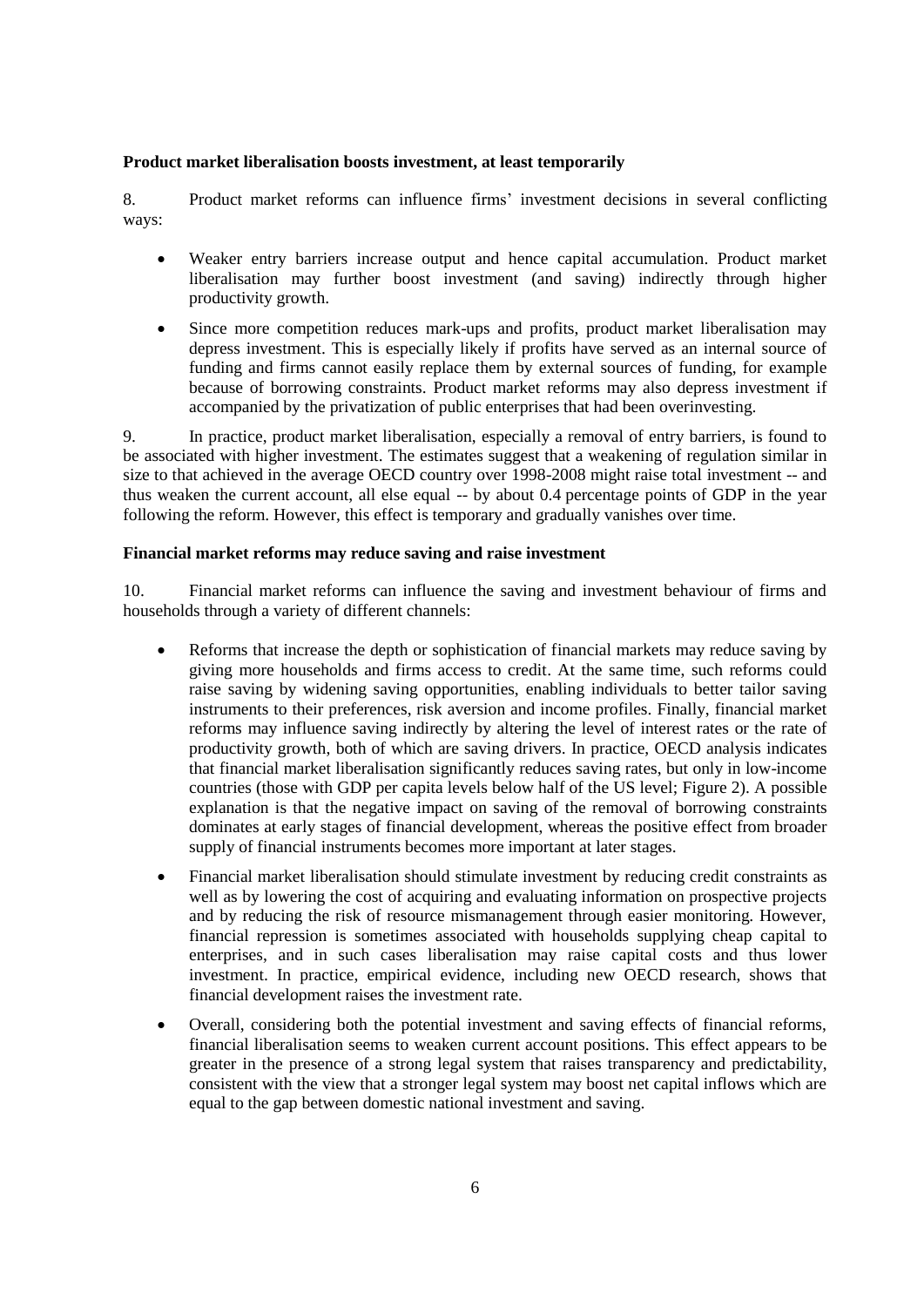

#### **Figure 2. The saving rate response to financial market liberalisation is larger in less developed countries**



*Note*: Financial market reform is measured by the change in the financial reform index (Abiad *et al.*, 2010). This ranges from 0 to 21, with 0 being the least and 21 being the most liberal financial system. The figure shows the total saving rate response to a change in the financial reform index by 1.86, which corresponds to the average change in the index in OECD countries between 1995 and 2005. For example, for a country with GDP per capita equal to one-fifth of the US level, such a typical financial market reform would reduce the aggregate saving rate by about 0.9% of GDP. The shaded area indicates the 90% statistical confidence interval around the estimated effect. It shows that the effect is significant only for countries with a GDP per capita level below half of the US level.

*Source*: Based on Kerdrain, C., I. Koske and I. Wanner (2010), "The Impact of Structural Policies on Saving, Investment and Current Accounts", *OECD Economics Department Working Papers,* No. 815; Abiad, A., E. Detragiache and T. Tressel (2010), "A New Database of Financial Reforms", *IMF Working Paper*, No. 08/266, International Monetary Fund.

#### **Tax reforms affect saving and investment rates in several different ways**

11. Tax reforms may affect saving and investment rates by influencing the level of after-tax income/profits, the after-tax rate of return, or the asymmetry between the tax treatment of different types of capital income, with ambiguous and usually weak effects on current accounts:

- To the extent that tax reforms alter the after-tax rate of return on saving (*e.g.* by cutting tax deduction of interest expenses), they should affect the level of saving, with the direction of the impact depending on the relative strength of several offsetting factors.
- A more progressive tax system may lower the aggregate saving rate by disproportionately reducing the income of higher-income households, who tend to have a higher propensity to save. However, new OECD analysis could not find robust evidence for such an effect.
- Tax-deferred retirement saving vehicles may affect the allocation, but do not in general boost the level of private saving: most recent studies on the issue point to sizeable crowding-out. As for pension-unrelated savings accounts, OECD evidence shows that taxpreferred accounts create new savings only when moderate-income households participate in them. Furthermore, whether any such new private saving more than offsets the public dis-saving associated with the tax break is unclear.
- A number of sector and firm-level studies show that corporate tax cuts or increases in depreciation allowances boost investment by reducing the cost of capital.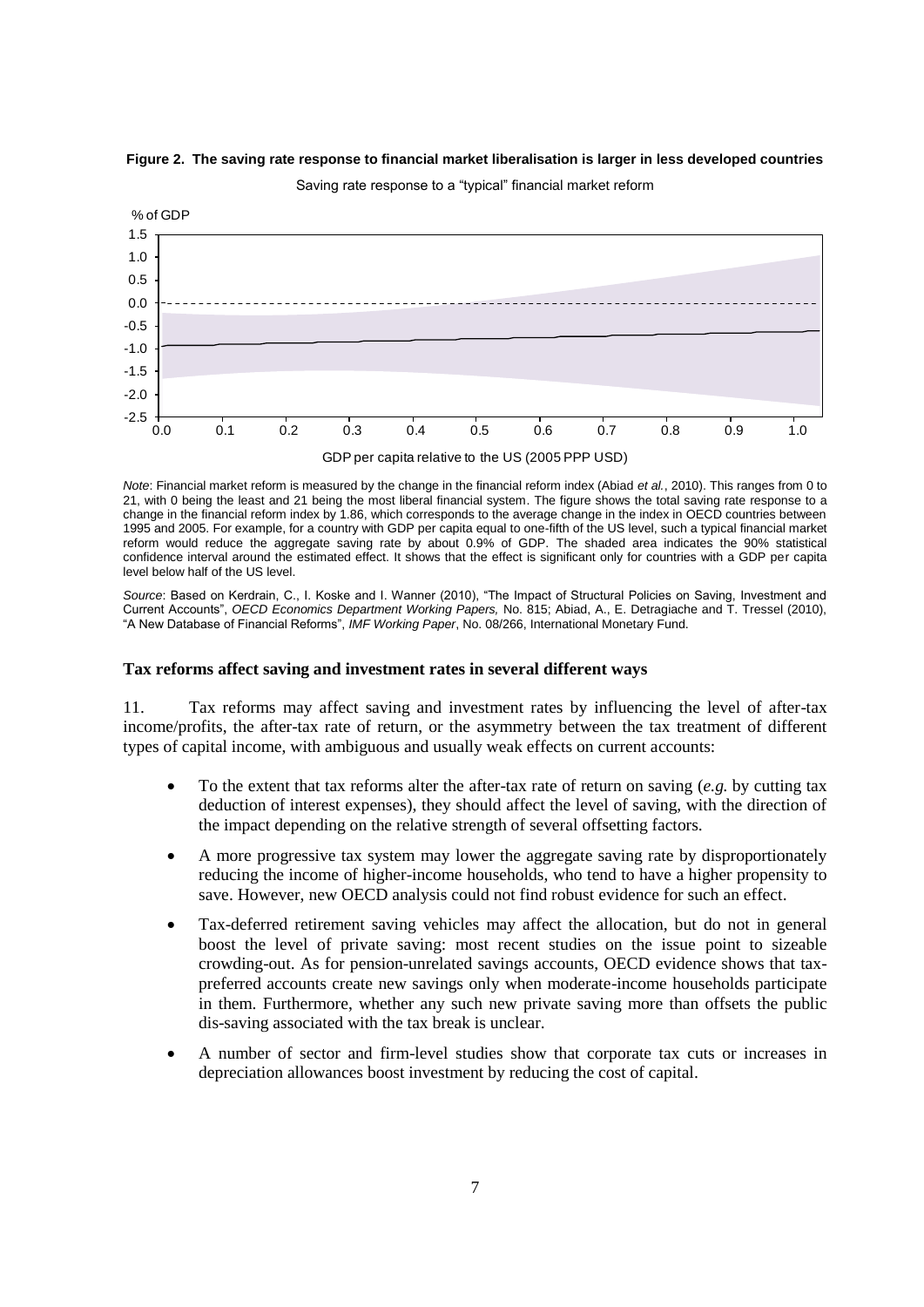#### **Selected structural reforms may reduce global imbalances by around one-fifth**

12. The new OECD empirical analysis summed up in this note is used to obtain illustrative estimates of the effects of policy reform packages on current account imbalances. The reforms are chosen so as to both improve domestic growth prospects and help reduce current account positions in major deficit and surplus countries. The analysis is applied at two levels: global (OECD countries plus China) and within the euro area (OECD countries that are members of the euro area). Due to the need for substantial fiscal tightening across all OECD countries, the current account effects of structural reforms are calculated relative to a baseline scenario that assumes all OECD countries to adjust their budget so as to stabilise their public debt-to-GDP ratios by 2025. That baseline scenario already delivers a reduction in global current account imbalances by about one-fifth compared with their current level, as external deficit countries are generally in greater need for fiscal consolidation.

13. The following key findings emerge from the scenario analysis:

- If Japan and Germany aligned their level of product market regulation with OECD best practice, and China implemented product market reforms similar in size to those that happened in OECD countries between 1998 and 2008, continued to liberalise its financial markets as it did over the decade 1995-2005 and increased public health expenditure by 2 percentage points of GDP, global imbalances would narrow by about one-fifth, compared to a baseline scenario that only considers future fiscal tightening (Figure 3).
- Product market reforms in Germany and labour market reforms in Greece, Portugal and Spain that would align these countries" policy settings with OECD best practice would contribute to reducing intra-euro-area imbalances. The effect would be particularly large in the three smaller reform countries.



#### **Figure 3. Structural reforms can help to reduce external imbalances**

External imbalances as % of region-wide GDP

*Note:* The size of imbalances is measured as the sum of the absolute saving-investment-gap-to-GDP ratios of all countries in the region, weighted by 2009 GDP (in current USD). The current extent of imbalances (current situation) is calculated based on the current-account-to-GDP ratios in 2009. The impact of structural reform shown here would materialise after 15 years and is calculated relative to a baseline scenario that assumes all OECD countries to adjust their budget so as to stabilise the debt-to-GDP ratio by 2025.

*Source*: Based on Kerdrain, C., I. Koske and I. Wanner (2010), "The Impact of Structural Policies on Saving, Investment and Current Accounts", *OECD Economics Department Working Papers,* No. 815.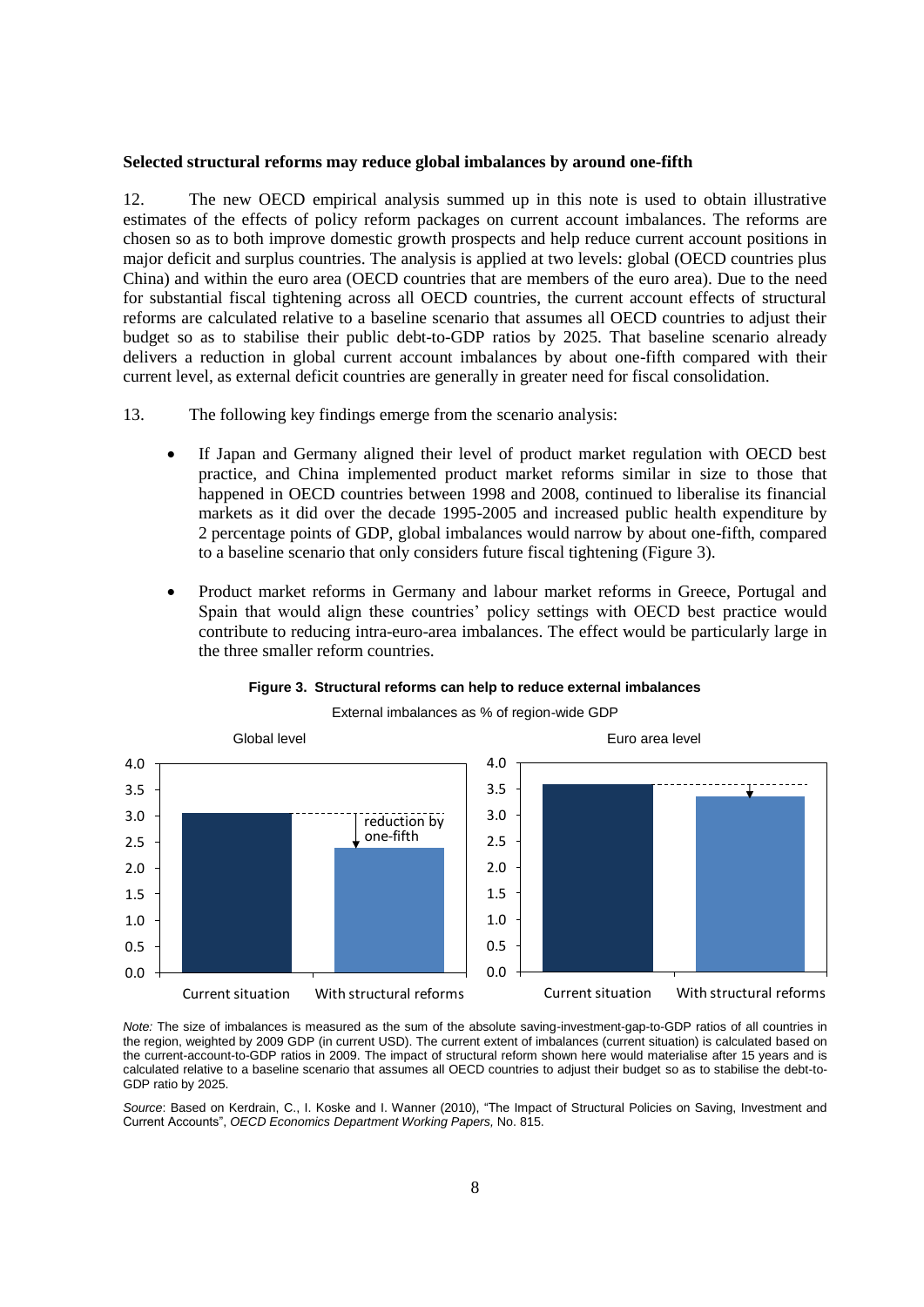## **Suggested further reading**

The main papers providing the background to this note are:

- Kerdrain, C., Koske, I. and I. Wanner (2010), "The Impact of Structural Policies on Saving, Investment and Current Accounts", *OECD Economics Department Working Papers*, No. 815.
- Fournier, J.-M. and I. Koske (2010), "A Simple Model of the Relationship between Productivity, Saving and the Current Account", *OECD Economics Department Working Paper*, No. 816.
- Additional related papers include:
- Alesina, A., S. Ardagna, G. Nicoletti, and F. Schiantarelli (2005), "Regulation and Investment", *Journal of the European Economic Association*, Vol. 3, pp. 1-35.
- Attanasio, O.P., J. Banks and M. Wakefield (2004), "Effectiveness of Tax Incentives to Boost (Retirement) Saving: Theoretical Motivation and Empirical Evidence", *OECD Economic Studies*, No. 39.
- Cheung, C., D. Furceri and E. Rusticelli (2010), "Structural and Cyclical Factors Behind Current-Account Balances", *OECD Economics Department Working Papers*, No. 775.
- Chinn, M.D. and H. Ito (2007), "Current Account Balances, Financial Development and Institutions: Assaying the World "Saving Glut"", *Journal of International Money and Finance*, Vol. 26, pp. 546-569.
- Feng, J., L. He and H. Sato (2009), "Public Pension and Household Saving: Evidence from China", *Bank of Finland Discussion Papers*, No. 2/2009.
- Kirsanova, T. and J. Sefton (2007), "A Comparison of National Saving Rates in the UK, US and Italy", *European Economic Review*, Vol. 51, pp. 1998-2028.
- OECD (2003), *The Sources of Economic Growth in OECD Countries*, OECD Publishing.
- OECD (2007),*Encouraging Savings through Tax-Preferred Accounts*, OECD Tax Policy Studies, No. 15, OECD Publishing.
- Rossi, M. (2009), "Examining the Interaction Between Saving and Contributions to Personal Pension Plans: Evidence from the BHPS", *Oxford Bulletin of Economics and Statistics*, Vol. 71, pp. 253-271.
- Vartia, L. (2008), ["How do Taxes Affect Investment and Productivity? An Industry-level Analysis of](http://ideas.repec.org/p/oec/ecoaaa/656-en.html)  [OECD Countries"](http://ideas.repec.org/p/oec/ecoaaa/656-en.html), *[OECD Economics Department Working Papers](http://ideas.repec.org/s/oec/ecoaaa.html)*, No. 656.